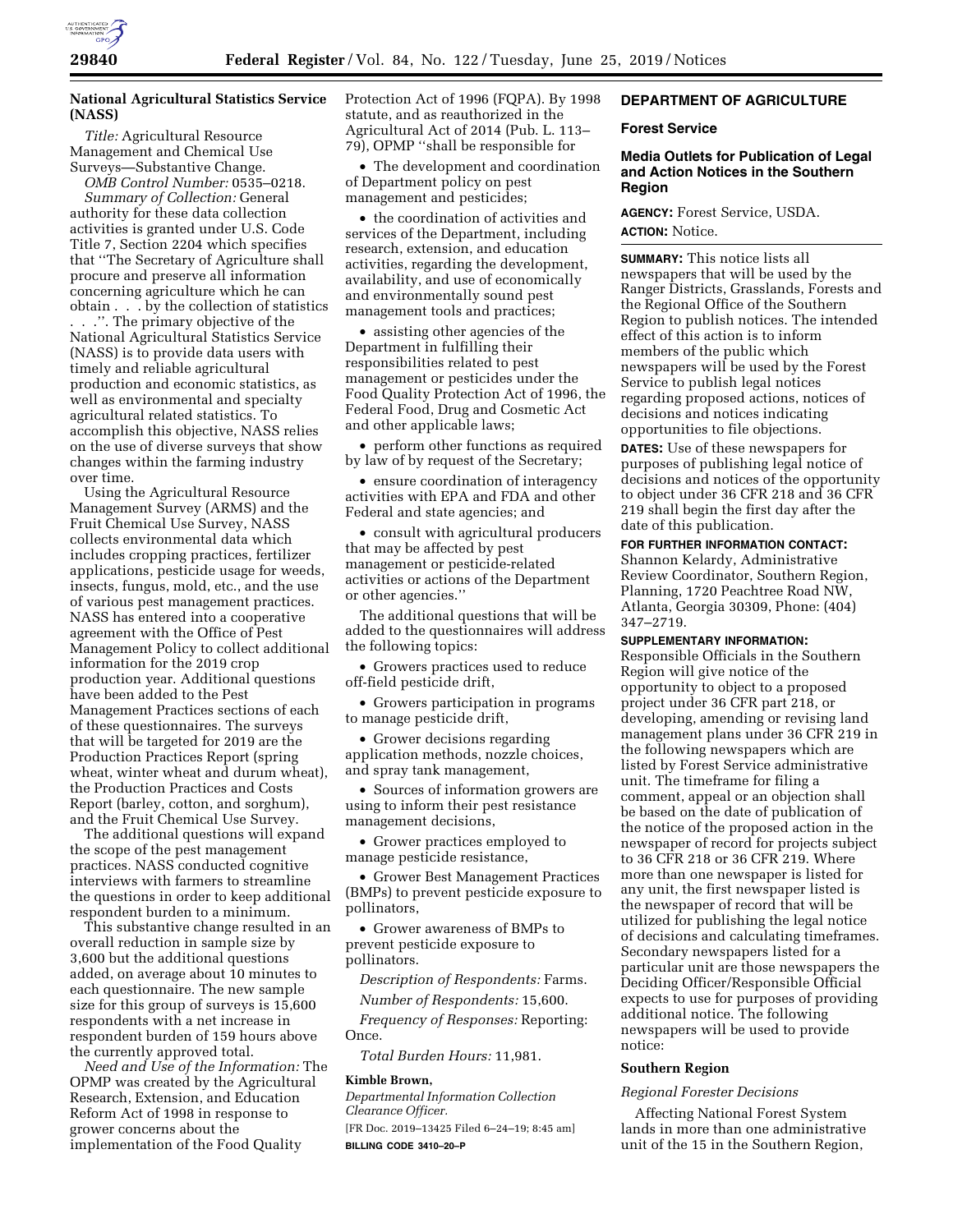*Atlanta Journal—Constitution,*  published daily in Atlanta, Georgia. Affecting National Forest System lands in only one administrative unit or only one Ranger District will appear in the newspaper of record elected by the National Forest, National Grassland, National Recreation Area, or Ranger District as listed below.

### **National Forests in Alabama, Alabama**

## *Forest Supervisor Decisions*

Affecting National Forest System lands in more than one Ranger District of the 6 in the National Forests in Alabama, *Montgomery Advertiser,*  published daily in Montgomery, Alabama. Affecting National Forest System lands in only one Ranger District will appear in the newspaper of record elected by the Ranger District as listed below.

### *District Ranger Decisions*

Bankhead Ranger District: *Northwest Alabamian,* published bi-weekly (Wednesdays & Saturdays) in Haleyville, Alabama.

Conecuh Ranger District: *The Andalusia Star News,* published daily (Tuesday through Saturday) in Andalusia, Alabama.

Oakmulgee Ranger District: *The Tuscaloosa News,* published daily in Tuscaloosa, Alabama.

Shoal Creek Ranger District: *The Anniston Star,* published daily in Anniston, Alabama.

Talladega Division: *The Anniston Star,* published daily in Anniston, Alabama.

Talladega Ranger District: *The Daily Home,* published daily in Talladega, Alabama.

Tuskegee Ranger District: *Tuskegee News,* published weekly (Thursday) in Tuskegee, Alabama.

# **Chattahoochee-Oconee National Forest, Georgia**

*Forest Supervisor Decisions* 

*The Times,* published daily in Gainesville, Georgia.

### *District Ranger Decisions*

Blue Ridge Ranger District: *The News Observer* (newspaper of record) published weekly (Wednesdays) in Blue Ridge, Georgia.

*North Georgia News,* (newspaper of record) published weekly (Wednesdays) in Blairsville, Georgia.

Conasauga Ranger District: *Daily Citizen,* published daily in Dalton, Georgia.

Chattooga River Ranger District: *The Northeast Georgian,* (newspaper of record) published bi-weekly

(Wednesdays & Fridays) in Cornelia, Georgia.

*Clayton Tribune,* (newspaper of record) published weekly (Thursdays) in Clayton, Georgia.

Oconee Ranger District: *Eatonton Messenger,* published weekly (Thursdays) in Eatonton, Georgia.

### **Cherokee National Forest, Tennessee**

### *Forest Supervisor Decisions*

*Knoxville News Sentinel,* published daily in Knoxville, Tennessee.

### *District Ranger Decisions*

Unaka Ranger District: *Greeneville Sun,* published daily (except Sunday) in Greeneville, Tennessee.

Ocoee-Hiwassee Ranger District: *Polk County News,* published Thursday only, Benton, Tennessee.

Tellico Ranger District: *Monroe County Advocate & Democrat,*  published tri-weekly (Wednesdays, Fridays, and Sundays) in Sweetwater, Tennessee.

Watauga Ranger District: *Johnson City Press,* published daily in Johnson City, Tennessee.

# **Daniel Boone National Forest, Kentucky**

*Forest Supervisor Decisions* 

*Lexington Herald-Leader,* published daily in Lexington, Kentucky.

#### *District Ranger Decisions*

Cumberland Ranger District: *The Morehead News,* published bi-weekly (Tuesdays and Fridays) in Morehead, Kentucky.

London Ranger District: *The Sentinel-Echo,* published tri-weekly (Mondays, Wednesdays, and Fridays) in London, Kentucky.

Redbird Ranger District: *Manchester Enterprise,* published weekly

(Thursdays) in Manchester, Kentucky. Stearns Ranger District: *McCreary* 

*County Voice,* published weekly (Thursdays) in Whitley City, Kentucky.

# **El Yunque National Forest, Puerto Rico**

### *Forest Supervisor Decisions*

*El Nuevo Dia,* published daily in Spanish in San Juan, Puerto Rico. *San Juan Daily Star,* published daily

in English in San Juan, Puerto Rico.

## **National Forests in Florida, Florida**

#### *Forest Supervisor Decisions*

Affecting National Forest System lands in more than one Ranger District in the National Forests in Florida or Florida National Scenic Trail land outside Ranger Districts, *The Tallahassee Democrat,* published daily in Tallahassee, FL. Affecting National Forest System lands in only one Ranger District will appear in the newspaper of record elected by the Ranger District as listed below.

### *District Ranger Decisions*

Apalachicola Ranger District: *Calhoun-Liberty Journal,* published weekly (Wednesdays) in Bristol, Florida.

Lake George Ranger District: *The Ocala Star Banner,* published daily in Ocala, Florida.

Osceola Ranger District: *The Lake City Reporter,* published daily (except Sunday) in Lake City, Florida.

Seminole Ranger District: *The Daily Commercial,* published daily in Leesburg, Florida.

Wakulla Ranger District: *The Tallahassee Democrat,* published daily in Tallahassee, Florida.

## **Francis Marion & Sumter National Forests, South Carolina**

#### *Forest Supervisor Decisions*

*The State,* published daily in Columbia, South Carolina.

## *District Ranger Decisions*

Andrew Pickens Ranger District: *The Daily Journal,* published daily (Tuesday through Saturday) in Seneca, South Carolina.

Enoree Ranger District: *Newberry Observer,* published tri-weekly (Monday, Wednesday, and Friday) in Newberry, South Carolina.

Long Cane Ranger District: *Index-Journal,* published daily in Greenwood, South Carolina.

Francis Marion Ranger District: *Post and Courier,* published daily in Charleston, South Carolina.

# **George Washington and Jefferson National Forests, Virginia and West Virginia**

#### *Forest Supervisor Decisions*

*Roanoke Times,* published daily in Roanoke, Virginia.

#### *District Ranger Decisions*

Clinch Ranger District: *Coalfield Progress,* published bi-weekly (Tuesdays and Fridays) in Norton, Virginia.

North River Ranger District: *Daily News Record,* published daily (except Sunday) in Harrisonburg, Virginia.

Glenwood-Pedlar Ranger District: *Roanoke Times,* published daily in Roanoke, Virginia.

James River Ranger District: *Virginian Review,* published daily (except Sunday) in Covington, Virginia.